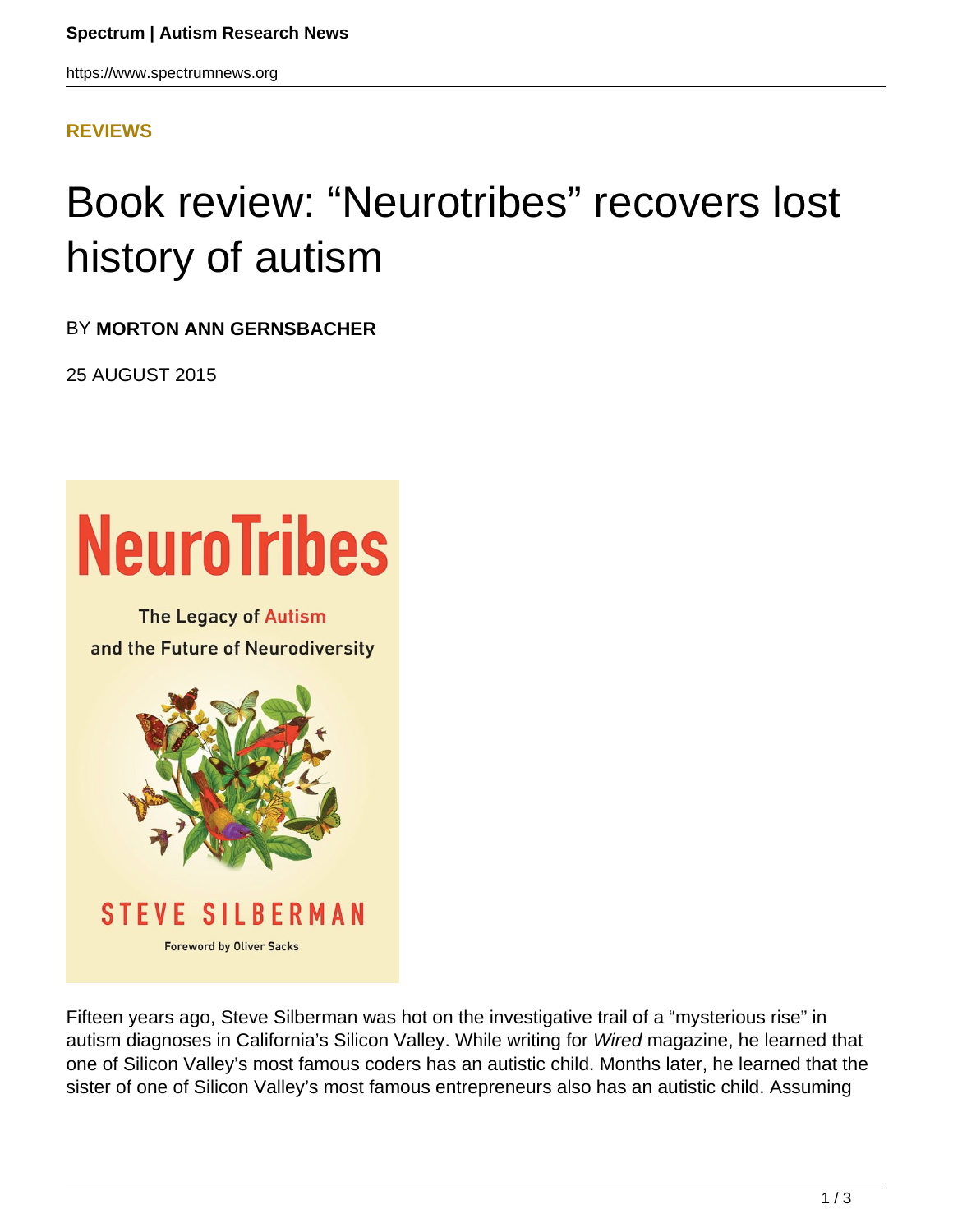the **prevalence** of autism was low, Silberman thought he had stumbled onto cause and effect.

Silberman's new book, "Neurotribes," recounts his quest to understand, as the book's subtitle states, "the legacy of autism and the future of neurodiversity."Unraveling the legacy consumes the lion's share of the book's 500 pages.

Writing in the style of historian Doris Kearns Goodwin, Silberman paints beautiful biographical portraits through prose. Henry Cavendish, Hugo Gernsback (née: Gernsbacher), Hans Asperger, **Leo Kanner**, Bruno Bettelheim, Bernard Rimland and **Lorna Wing** each receive chapter-length portraits. Contemporary characters, including **Temple Grandin**, Jim Sinclair and Leo Rosa, are painted on smaller canvases. But the narrative strokes are just as detailed, reminiscent of the writing of Oliver Sacks, who penned the book's foreword.

Through his 15-year investigation, the fundamental principle Silberman learns is that autism is best viewed "as a lifelong disability that deserves support, rather than as a disease of children that can be cured." Although this perspective seems like "a new and radical idea," Silberman discovers that "it was the oldest idea in autism research. But it had been forgotten."

Silberman also discovers that the Feminine Boy Project, led by O. Ivar Lovaas and George Rekers with the aim of making transgender children indistinguishable from their cisgender peers using Applied Behavioral Analysis, was funded by the Playboy Foundation, as well as the National Institutes of Health. Silberman learns that the original ending for the movie "Rain Man" had Raymond Babbitt leaving the institution to go live happily ever after with his brother.

Perhaps most profoundly, Silberman discovers that the intended conception of the autism spectrum by its founder, autism researcher Lorna Wing, was a bona fide spectrum, not a continuum.

Over time, Lorna lost her taste for the word continuum because it suggested an incremental gradient of severity, from least to most severe, while she was suggesting something more individualized, nuanced, and multidimensional. … Ultimately she adopted the term autism spectrum. She liked the sound of it, which evoked pleasing images of rainbows.

It is unfortunate that the autism spectrum has come to mean precisely the opposite of what its founder intended. Common vernacular speaks of the autism spectrum as a linear continuum, with a high end that's desirable and a low end that's undesirable. Silberman himself tries to sidestep the stigmatizing terms, 'high functioning' and 'low functioning' (not to mention the equally offensive 'not as high functioning'). Such terms of gradation harken back to the eugenics era, during which, as Silberman notes, disabled persons' disposability was also graded with terms such as 'highgrade' and 'low-grade' imbecile.

It is ironic that when Lorna Wing's concept of the autism spectrum finally made its way into the "**Diagnostic and Statistical Manual of Mental Disorders**" (DSM-5), it did so in exactly the